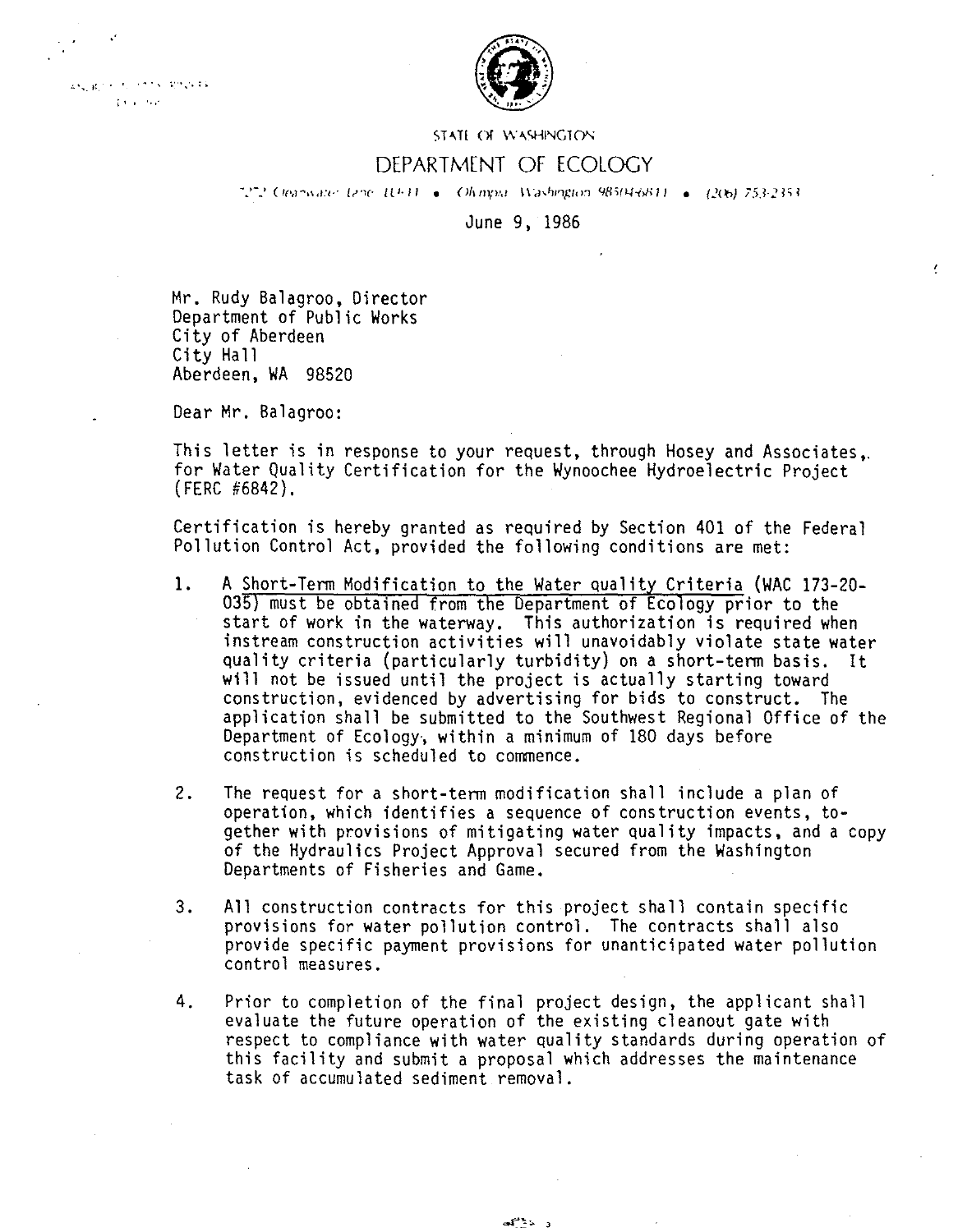Mr. Rudy Balagroo June 9, 1986 Page 2

5. A State Water Riaht Permit (Chapters 90.03.250 RCW and 508-12 WAC} must be obtained prior to commencing construction of the project. As a condition of this water quality certification, the project must comply with any instream flow requirements and other terms and conditions set forth in the provisions of Chapter 173-522 WAC. Section 173-522-020 established base flows for the Wynoochee as follows:

Control Station No. 12.0374.00 Wynoochee River, river mile 5.9, Section 27, T. 18 N., R. 8 **W.W.M.,** and effects the stream from mouth to headwaters with base flows in cubic feet per second.

| January  |    | 560 | July      |    | 290 |
|----------|----|-----|-----------|----|-----|
|          | 15 | 560 |           | 15 | 230 |
| February |    | 560 | August    |    | 185 |
|          | 15 | 560 |           | 15 | 150 |
| March    |    | 560 | September |    | 150 |
|          | 15 | 560 |           | 15 | 150 |
| April    |    | 560 | October   |    | 150 |
|          | 15 | 560 |           | 15 | 230 |
| May      |    | 560 | November  |    | 360 |
|          | 15 | 560 |           | 15 | 560 |
| June     |    | 450 | December  |    | 560 |
|          | 15 | 360 |           | 15 | 560 |
|          |    |     |           |    |     |

## 6. Specific Construction Activity Conditions

Care will be taken to prevent any petroleum products, paint, chemicals, or other harmful materials from entering the water.

All construction debris will be disposed of on land so it cannot enter state waters.

All lumber treated with creosote or other protective material will be completely dry before use in or near the waterway.

No wood waste or other organic material is to be used in any fill.

Only clean, durable riprap will be used.

Dredge spoils and/or excess excavated material shall be disposed of in a manner that prevents the spoils, leachates, or drainage from the spoils, from entering state waters.

All sanitary wastes generated at the power plant during construction and operation shall be discharged to the sewerage system. Solid wastes generated at the power plant during construction and operation shall be disposed of in accordance with the regulations of the local health district.

Oil spill containment and clean-up equipment shall be on hand at the power plant at all times.